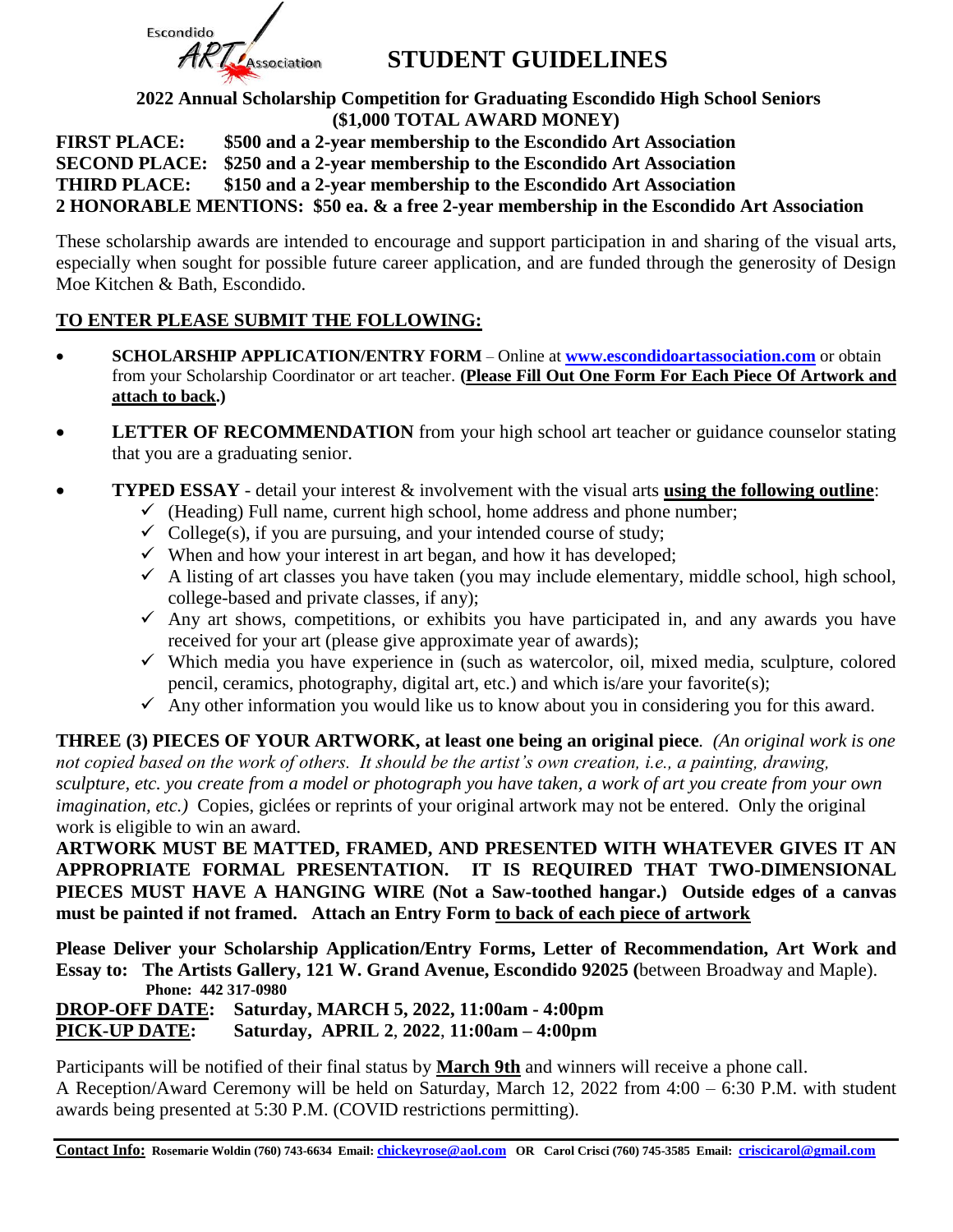Announcing 2021-22 Art Scholarship



Association For Graduating Escondido H.S. Seniors

Sponsored through the generosity of Design Moe Kitchen & Bath

# \$1,000

TOTAL IN SCHOLARSHIP AWARD MONEY<br>1st Place \$250-2nd Place \$500, 1st Place \$150-3rd Place \$50 ea., 2 Hon. Mentions

## FOUR EASY STEPS:

- 1. Fill Out Application/Entry Form (ONE FOR EACH ENTRY) Download at www.escondidoartassociation.com or obtain from Scholarship Coordinator/ art teacher.
- 2. Obtain a Letter of Recommendation (from guidance counselor or art teacher)
- 3. Write an Essay About Your Interest in Art (Download ESSAY GUIDELINES from website, www.escondidoartassociation.com or obtain from Scholarship Coordinator/Art teacher.

4. Submit Three Pieces of Art Work All Mediums—oil, acrylic, watercolor, pen & ink, graphite, ceramics, sculpture, digital art, photo., etc..(at least 1 original piece) to: Artists Gallery, 121 W.Grand Ave. PH: 442 317-0980

#### DROP-OFF DATE-Saturday, MARCH 5, 2022, 11:00 am—4:00 pm (No Entries will be accepted after the Deadline Date)

- 1. Completed App./Entry Form 2. Letter of Recommendation
- 

3. Essay 4. 3 Pieces of Artwork (1 original)

### RECEPTION/AWARDS CEREMONY AT THE ARTISTS GALLERY-MARCH 12 4:00—6:30 PM (Awards Presented at 5:30PM ) TO BE DETERMINED BASED ON COVID-19 SAFETY PROTOCOLS IN PLACE AT THAT TIME

### **\* PICK-UP DATE for Artwork - Sat. APRIL 2, 2022, 11am—4pm**

#### **For Information Please Contact:**

Rosemarie Woldin—Email: chickeyrose@aol.com (760) 743-6634 OR Carol Crisci—Email: criscicarol@gmail.com (760) 745-3585